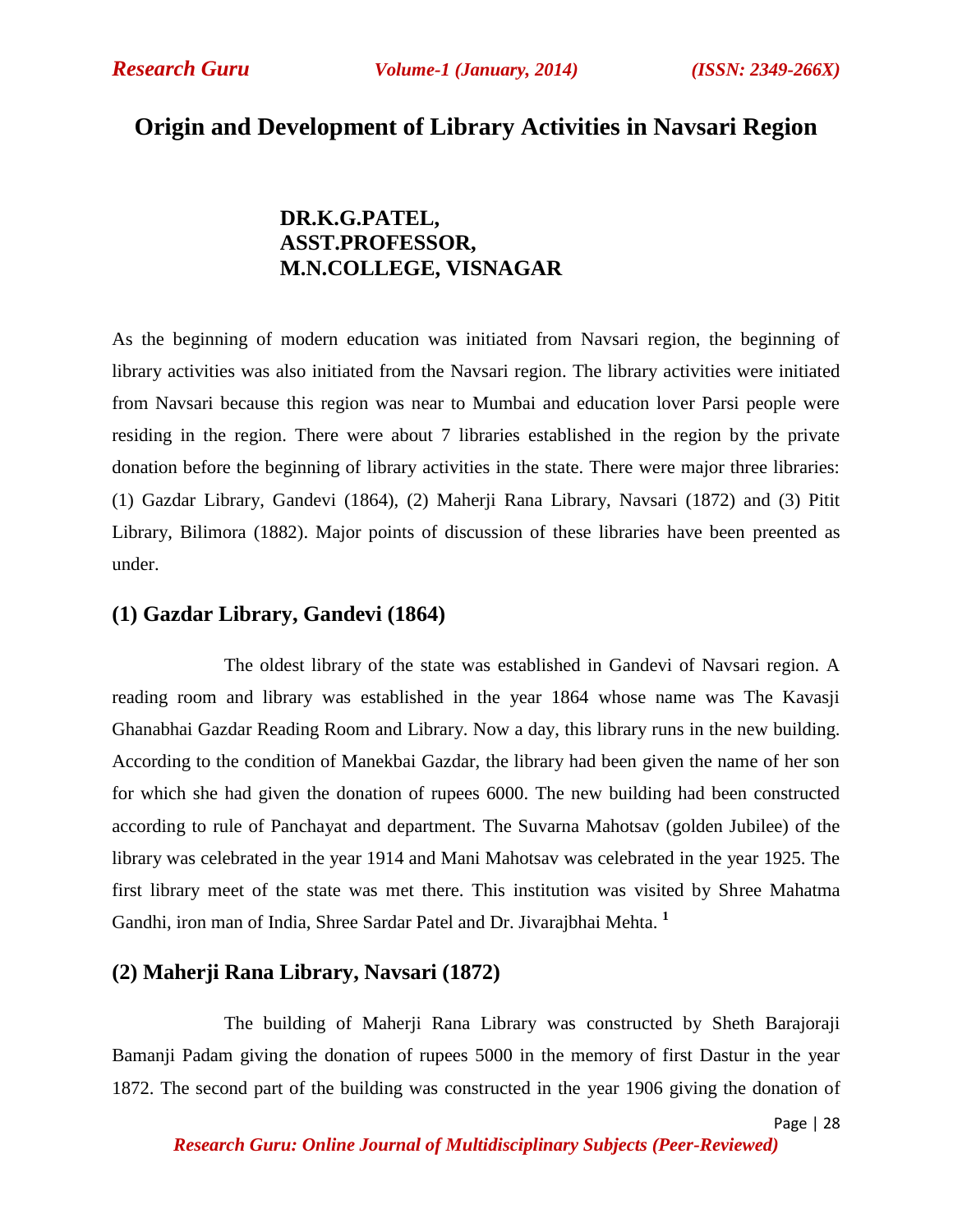*Research Guru Volume-1 (January, 2014) (ISSN: 2349-266X)*

rupees 22000. The maintenance of the library was done by the fund of Jummedar Trust. The peculiarity of this library is that this library has 425 manuscripts in Gujarati, Farsi and Arabi languages. The facility of the library is not free.

## **Pitit Library, Bilimora (1882)**

The library of Bilimora was established by Sheth Jahangir Pitit in the year 1882. The building of the library was constructed in the year 1908 by his donation. The expense of the building was rupees 9250. **<sup>2</sup>**

Moreover, the public library was established in Kathor in the year 1880. One public library established in Songadh in the year 1884 whose expense was rupees 2400. Shivaji Public Library was established in Vyara whose expense was rupees 6500 in the year 1898. Public library established in Palsana whose expense rupees 5600. **<sup>3</sup>**

### **Shree Sayaji Vaibhav Sarvajanik Pustakalaya, Navsari**

Sarvajanik reading room was established in the year 1878. Sarvajanik Pustakalaya was established in Baroda in the year 1898. Both reading room and library were joined and they were placed in Laxman hall. When there were public meets, the books and other things should be placed in other room. So, the employee had to face many difficulties. So, Suba of Navsari region Ravbahadur Govindbhai Hathibhai Desai gave the money which was saved from the celebration of silver jubilee of Maharaja Gayakvad in the year 1907 for the purpose of new building of the library. The process of new building was done. The land was donated by heirs of Gokaldas Narasidas Parekh and Ramdas Shivadas Modi. The new building was constructed by the total expense of rupees 6100. The plan of the building was prepared by executive civil engineer Motibhai B. Patel of Navsari region. The building was prepared in the year 1911. So, the library was transefered from Laxman hall to this new building.

In the year 1916, there was a need to increase the rooms for the library. The process was done by the donation of Bai Sahib Ratanbai Edalji Bamanji with the inspiration of Suba of the region Shree Govindbhai Hathibhai Desai.

# **Library Activities in Navsari Region**

*Research Guru: Online Journal of Multidisciplinary Subjects (Peer-Reviewed)*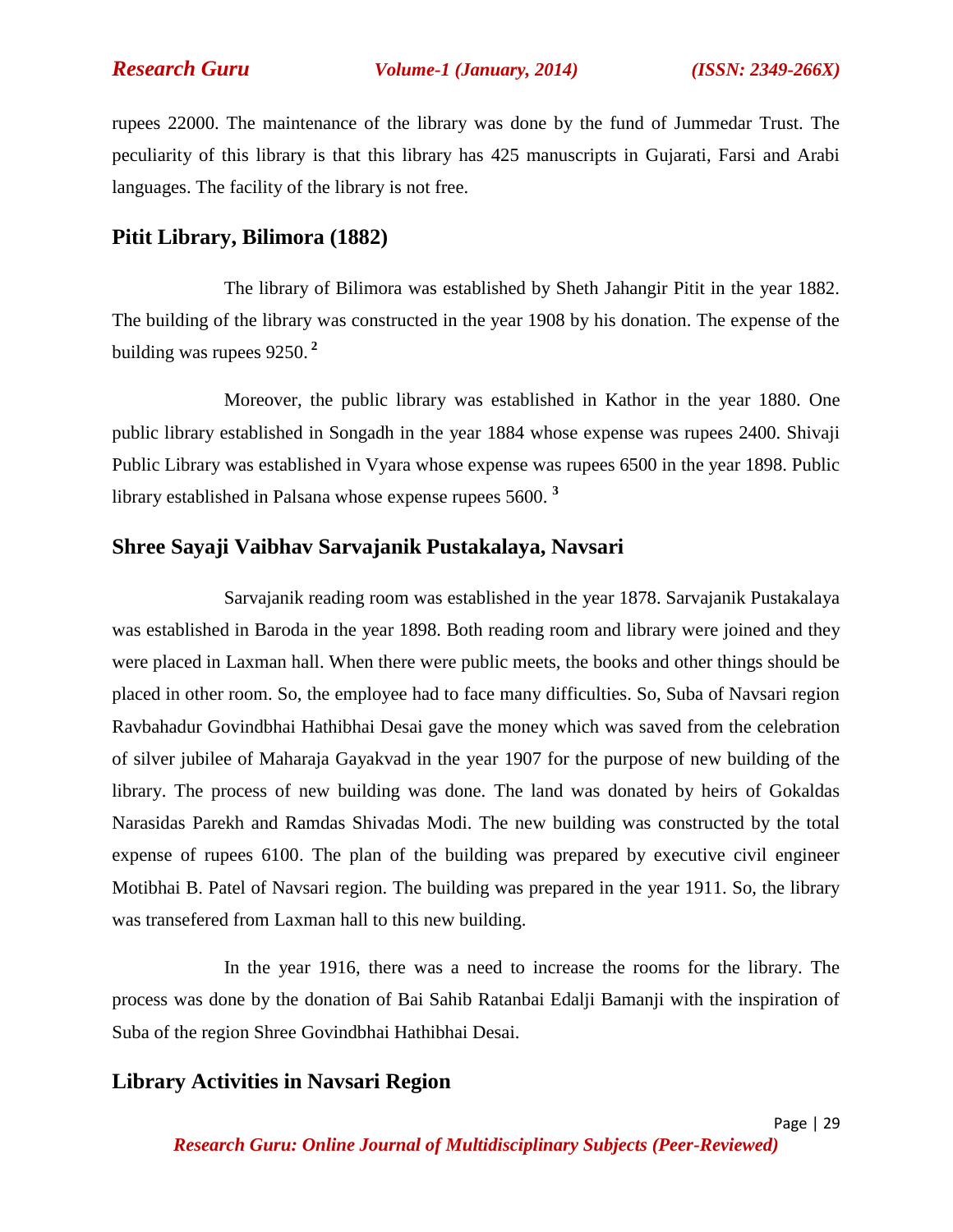*Research Guru Volume-1 (January, 2014) (ISSN: 2349-266X)*

As seen above, it is clear that before the attempts of government the libraries were established in the villages and town by the donation of the prosperous people of the society. Some of them were included in the government libraries by the state government. The government had started to give them the grants. The government had opened many more libraries in the villages and towns. There were 32 villages of the Navsari region which were given the benefit of circulating libraries. There were 80 villages in which government libraries were opened. The libraries were opened in villages like Velachha, Mangarol, Mahuva, Vesma, Nankal etc. There were 60 libraries established in the year 1919. There were 23 libraries in Navsari Mahal, 2 libraries in Gandevi Mahal, 1 library in Palsana Mahal, 15 libraries in Kamrej Mahal, 9 libraries in Mahuva Mahal, 7 libraries in Mangarol Mahal, 2 libraries in Songadh Mahal and 1 library in Vyara Mahal. Maximum numbers of libraries were opened in Navsari Mahal. The libraries in Mahuva, Amachak, Ranat, Kurel, Mudet, Dholikuy, Zervavara, Butvada and Anavala were opened.

With the reference to village libraries programme, the total population of Navsari region was 335467 from which there were 123622 people were getting the benefit of the library. The support was given by the department of library of Baroda state. The government and region Panchayat would give the money the same as collected by the help of people.

# **Circulating (Mobile) Library**

The places where there were no library or the place where there were no certain books which the reader wanted, the circulating or mobile libraries were initiated. There were boxes of the books which could be lifted by the coolie. Announce forms and other forms remained in the issue registered suggestion book. The boxes could be handled and locked. The service of the circulating libraries was provided free of coast. The experiment of circulating library was applied in Baroda by the department of library. The educationalists and social activist were influenced by the mobility and simplicity of this plan. 32 villages of Navsari region were covered by this facility. Small villages were benefitted by this plan of the government. **<sup>4</sup>**

## **Women Library**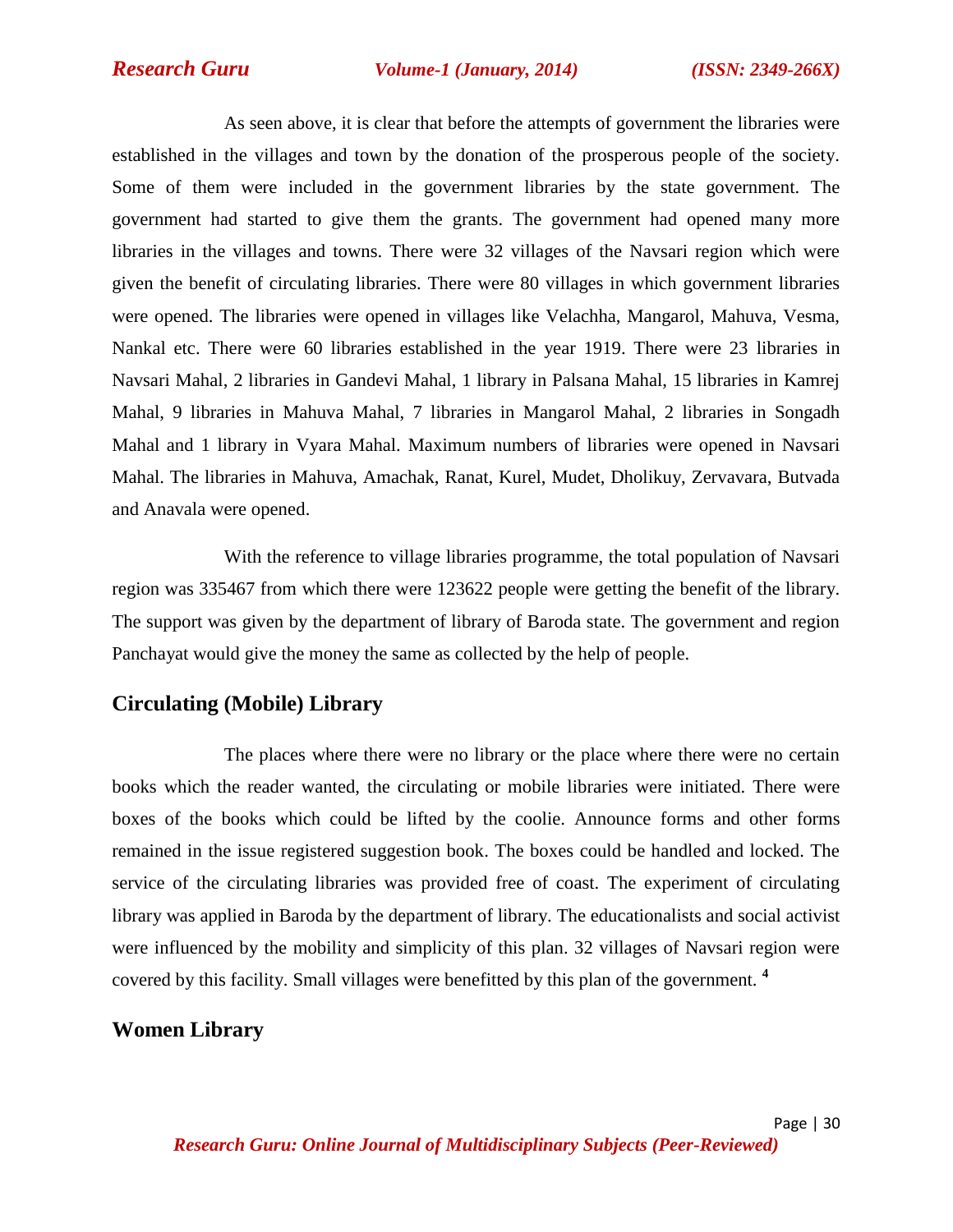*Research Guru Volume-1 (January, 2014) (ISSN: 2349-266X)*

Kekhsharu Bamaji library was established for the women in the building of Shree Mahila Rest House in Navsari in the year 1932. The reading room was also opened. There were 1729 books from Gujarati, Marathi and English languages were kept in the library in the year 1935. There were 3941 women members of the library.

Thus, the library activity inspired and initiated by Shree Maharaja Sayajirao Gayakvad III was noteworthy and unprecedented not only in state but in the India. Baroda state was on the hot seat in the field of circulating library, visual instruction department and library training field. There were 60 physical libraries and 32 circulating libraries in Navsari region. There were 36.85% of the total population benefitted by the library activities of the state by which the reading excitement of the commonwealth was satisfied. Reading interest and education were encouraged by the government of Maharaja. The quote "those who literate will never forget" was made significant by the conscious effort of Maharaja Sayajirao Gayakvad. The impression of Navsari was "Cultured Navsari." After the death of Shree Maharaja Sayajirao Gayakvad, the library activities faced many difficulties. The main difficulty was regarding the economical assistance from the government. Once the progressive library activities gradually became week because of least and irregularity of economic support of the government. The major reason of the end of the library activities of the state was the integration of nation. The library activities felt crises by the neglect of newly formed national government.

However there are some libraries of Baroda state and Navsari region which developing swiftly now a day. The innovative approach of circulating library which was initiated by Shree Sayajirao Gayakvad can become very important in the nation like India. The library system of that time can become rationale at present time also.

Thus, at the end of the present study, it can be said that the government and nongovernment organization have many efforts for the education of the people of the state. The new and innovative structure was shaped in the Navsari region. The interior villages of the state benefitted by the educational policy of the state government and developed. The education was given by the government without any differences like gender and cast. The government had established the educational institutions from kindergarten to higher education. The professional education like technical institutions and training colleges were established by the government.

Page | 31